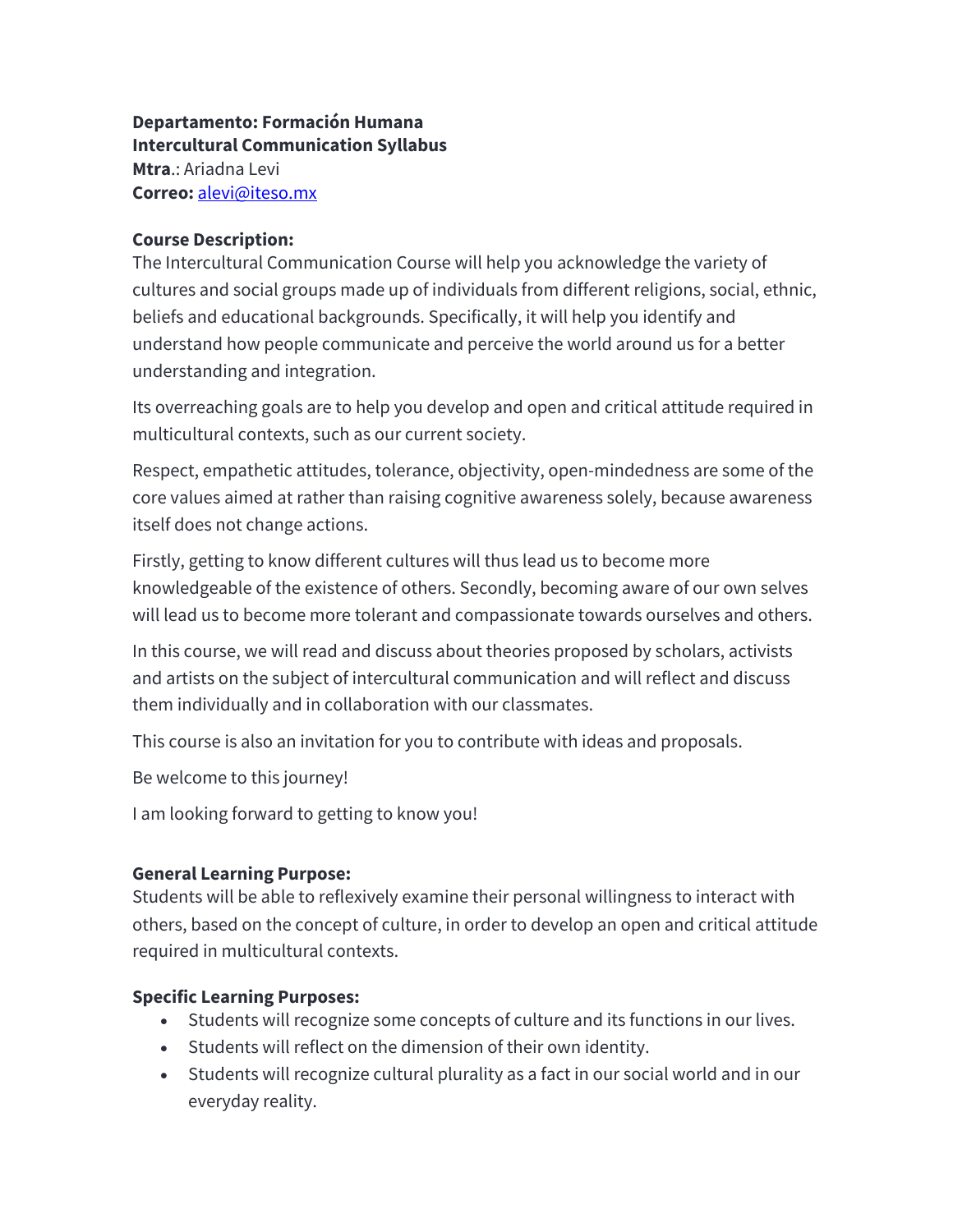- Students will distinguish between pluriculturalism, multiculturalism and interculturalism as a response towards the different ways of thinking, behaving and living in diversity.
- Students will be able to develop critical thinking from the ethical perspective of interculturalism, in order to analyze the present and facilitate future projects.

#### **Course Requirements:**

English Level: Students should have a higher -intermediate level of English (PCI English Level 6+ for Iteso Students) or have demonstrated equivalent proficiency.

Commit to independent and collaborative work during the 16 weeks, when readings, forums and homework are scheduled.

Create your own blog and to feed it constantly- share the link with the teacher.

## **Grading Criteria:**

- **Forums and participation: 30%**
- **Individual Journals: 30%**
- **Assignments: 20%**
- **Finalreflections (assessment): 20%**
- **Total: 100%**

## **Other Grading and Class Policies:**

This is a **100% Online Course**. This means that…

- All the work/readings/discussions/Forums and participation is going to be done in Canvas by means of different learning tools and applications. Checking Canvas and your institutional mail in a daily basis is a must.
- No face to face sessions.
- No classroom or specific class hour.
- All work is done via Canvas page (and other applications which will be on Canvas).
- Asynchronous course: No need to be online at a particular time.
- Deadlines MUST be respected, if you wish a successful passing grade.
- No advance computer skills required.

As a participant to this course, you are to comply with all the requirements for a successful passing grade. This means, complete, participate, present all required work.

**Late/Incomplete work**: Students are aspiring professionals, and therefore professional standards of work are expected. This includes deadlines.

**Assignments** must be completed by the specified session or due date. Usually assignments start on Monday and end on Saturday.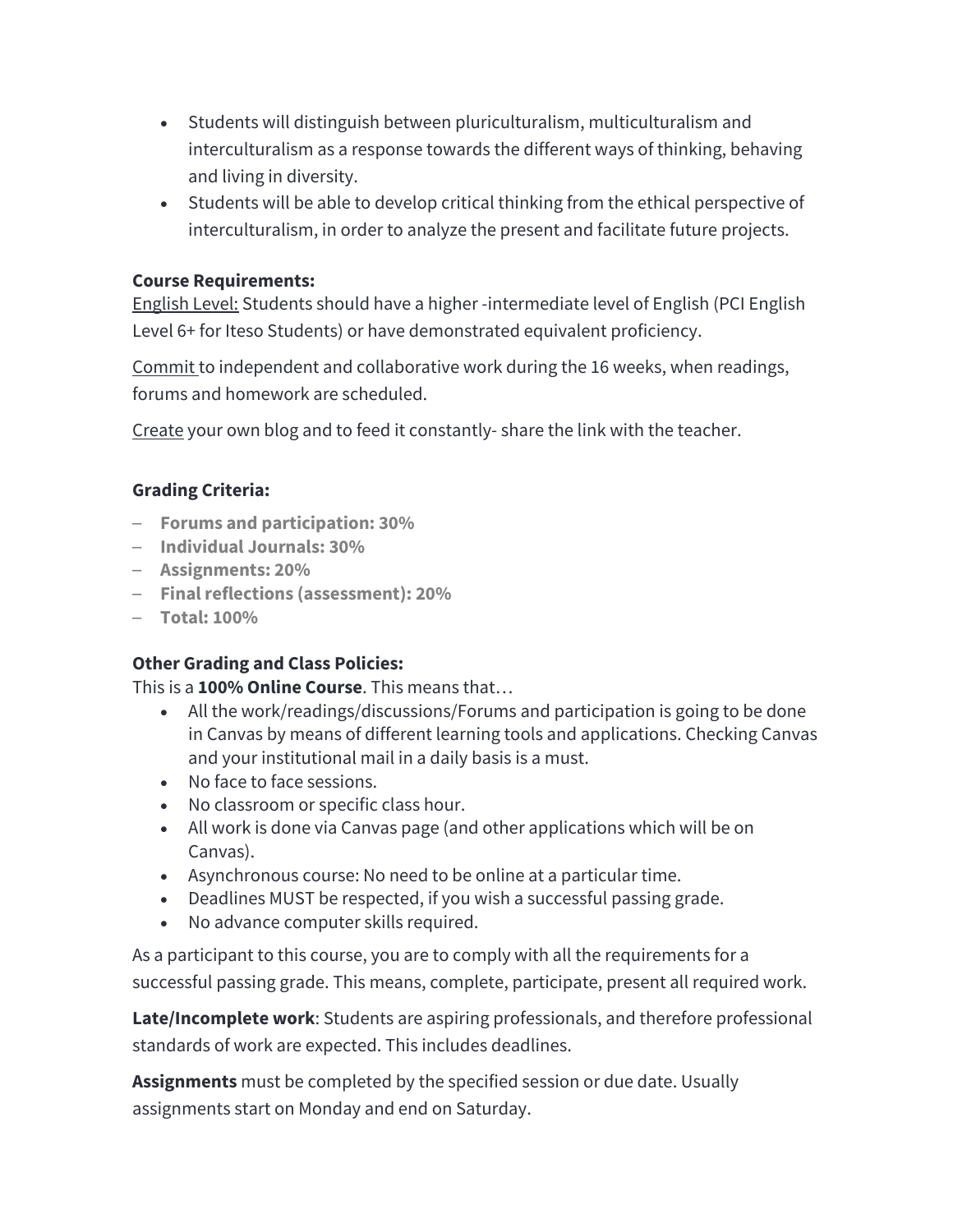**Exceptions** or accommodations will be made only for unavoidable and documented emergencies such as major illnesses and hospitalization. If you fail to post your work on time and do not interact in class, you will not receive credit. If you were required to read in preparation for a discussion, and you don´t, you will not get credit for forum participation that day. If you know in advance that you will miss a class when an assignment or participation is due, submit it early.

**What are online forums?** They are activities where you will discuss several topics and terms related to the theory, case studies, articles and/or videos. Sometimes you will need to research, share images or pictures, recordings or concept maps. To facilitate your work, you will be provided with written instructions and your teacher will be available for consultation, through the institutional e-mail, forums and chats. Everyone must contribute and share relevant information and contributions. This does not include agreeing/disagreeing, citing other classmate's work, etc. What is an E-Journal? You will keep an e-journal either in a personal webpage, blog, or Google drive. Your teacher might provide some prompts or questions but most of the time you will carry out a free-writing reflective exercise about the topics discussed in class, and your own personal experience. Your journal can also be recorded via Vocaroo, Audacity, MP3 or other compatible apps.

All learning evidences, will be graded. Students will be provided with a rubric (and examples if required). The following document is the agenda for the first half of the course.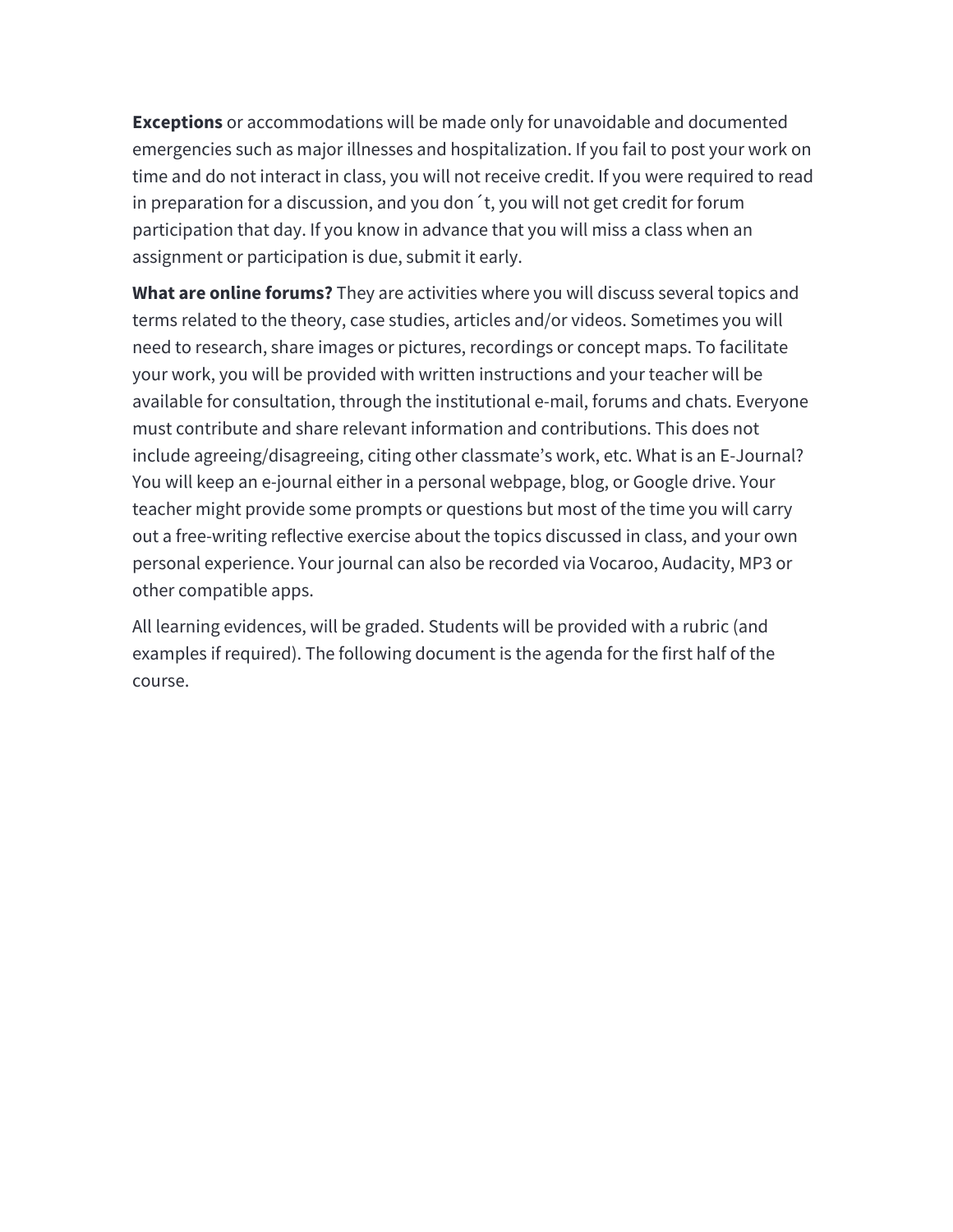#### **Week 1:**

- Introduction to the course.
- Getting to know each other.
- Understanding how to work in this course.
- Individual online conversation with the teacher to clear out doubts about the course, syllabus.

#### **UNIT 1: Culture**

**Learning Purpose:** Students will recognize some concepts of culture and its function in our lives.

## **Essential question: What is culture? GRADED ACTIVITIES**

- Research information to create your own concept of Culture.
- Post your Culture Definition in the forum in Moodle Concept maps/Infographics, etc.
- Homework 1. Individual: Read and answer questions on The Iceberg Model of Culture.
- Journal 1
- Bibliography:
- Samovar, Larry A., and Richard E. Porter. Communication between Cultures. 5th ed. Belmont, CA: Wadsworth Publishing Co., 2003
- Hall, Edward T. (1976, 1989). Beyond Culture, NY: Anchor Books Editions. http://www.edwardthall.com
- Macionis, John J. Sociology.  $11<sup>th</sup>$ . Ed. Upper Saddle River, New Jersey 07458, 2007.

## **UNIT 2: Identity**

**Learning Purpose:** Students will reflect on the historical and cultural dimension of their own identity.

## **Essential Question: What is my identity? GRADED ACTIVITIES**

- Online work- Discuss some case studies on cultural vs personal identity.
- Homework 2 Individual Reading and creating an Identity Web.
- Journal 2
- Bibliography: Online Readings in Psychology and Culture Unit 2. Retrieved from http://scholarworks.gvsu.edu/orpc/vol2/iss1/8, 2016 Hall, Edward, T. Beyond Culture. Anchor Books (December 7, 1976). Samovar, Larry A. and Richard E. Porter. Communication Between Cultures. 5th Ed. Thompson and Wadsworth, 2004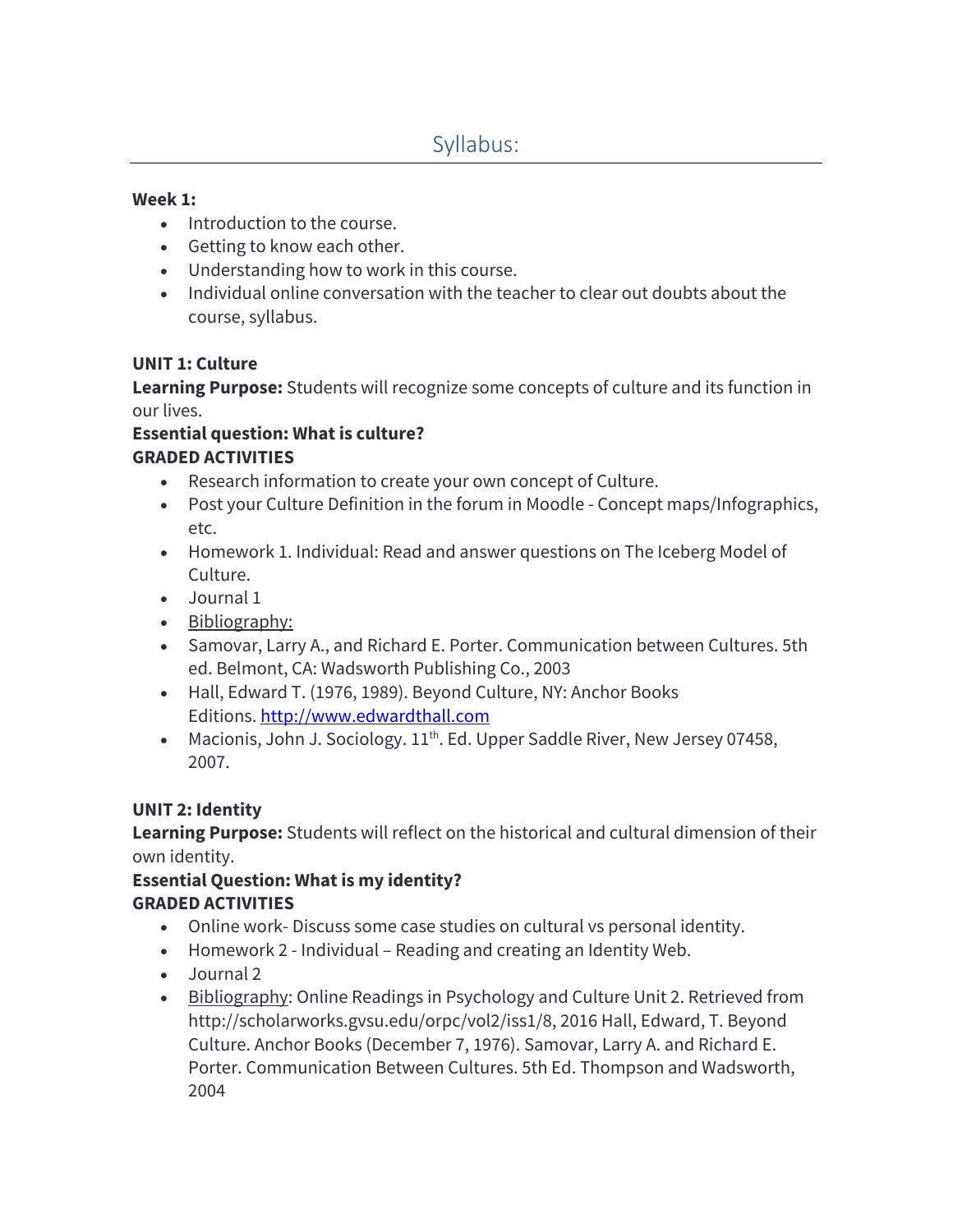## **UNIT 3**: **Ethnocentrism, Xenophobia, Racism**

**Learning Purpose**: Students will recognize cultural plurality as a fact in our social world and in our everyday reality.

**Essential question:** How can we become less ethnocentric? **GRADED ACTIVITIES:**

- Individual reading and forum discussion
- -Understanding concepts
- Bibliography:
- Online Readings in Psychology and Culture Unit 2. Retrieved from http://scholarworks.gvsu.edu/orpc/vol2/iss1/8, 2016 Hall, Edward, T. Beyond Culture. Anchor Books (December 7, 1976).
- Samovar, Larry A. and Richard E. Porter. Communication Between Cultures. 5th Ed. Thompson and Wadsworth, 2004
- Macionis, John J. Sociology. 11<sup>th</sup>. Ed. Upper Saddle River, New Jersey 07458, 2007.

# **UNIT 4: Pluriculturalism, multiculturalism and interculturalism**

**Learning purposes:** Students will distinguish between pluriculturalism multiculturalism and interculturalism as an answer toward the different ways of thinking, behaving and living in diversity.

## **Essential Questions:**

-How do we open up to other cultures and become interculturally sensitive? -How can peoples of different cultural backgrounds pursue mutual understanding, negotiate and compromise on their initial positions, and achieve some degree of harmonious engagement?

## **GRADED ACTIVITY:**

- Journal 3
- Bibliography:
- " National Differences in Communication Styles". Chapter 1 in D. Brzozowska and W. Chłopicki (Eds.),
- Culture's Software: Communication Styles, Cambridge Scholars Printing, 2015, 1- 14
- Macionis, John J. Sociology. 11<sup>th</sup>. Ed. Upper Saddle River, New Jersey 07458, 2007.
- •

# **UNIT 5: National Identities and Variability**

**Essential concepts**: Students will learn how our individual identity is embedded in the core of the individual and yet in the core of our communal culture. Students will explore how collectivities and individuals can work out how to relate to each other harmoniously.